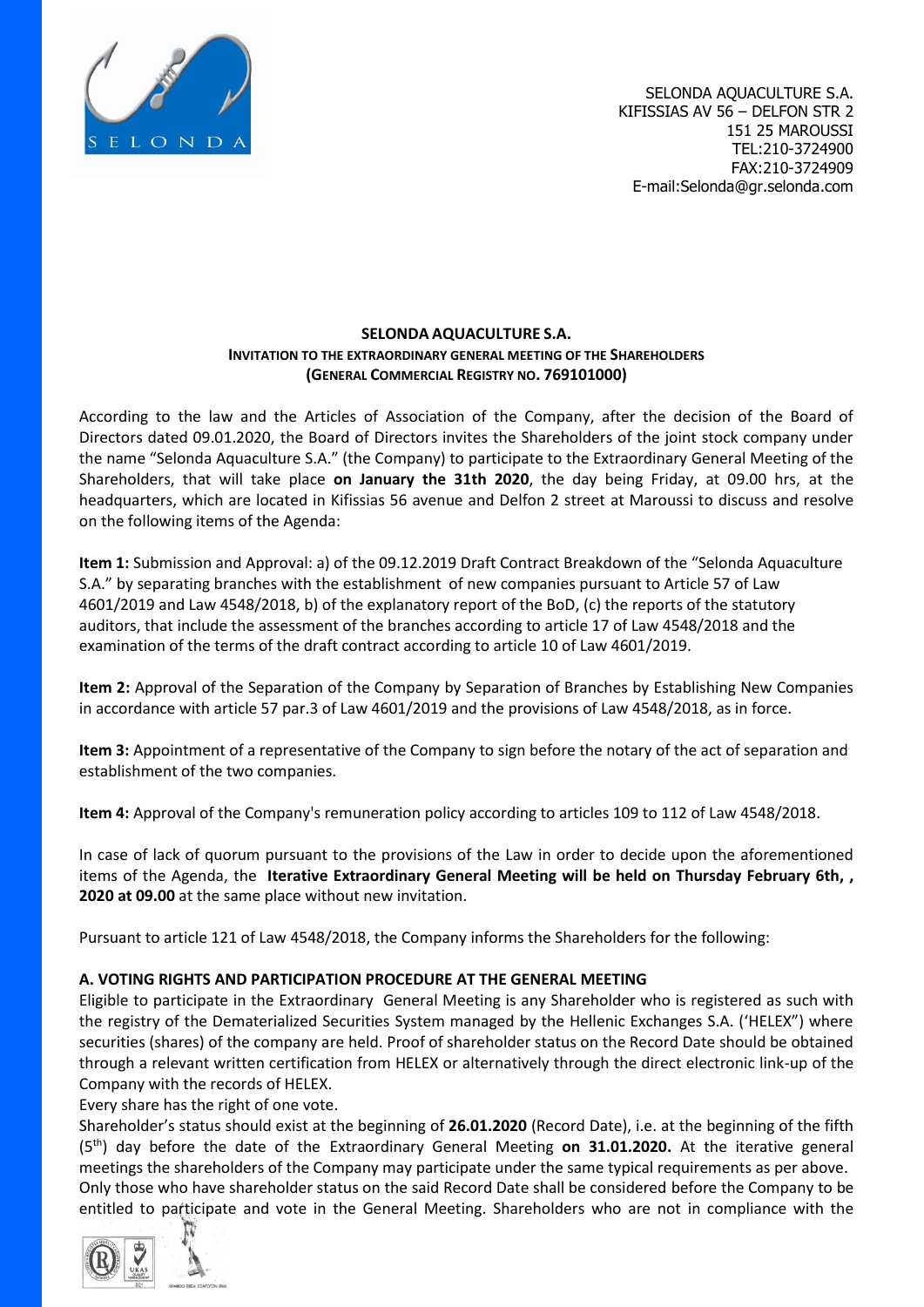

SELONDA AQUACULTURE S.A. KIFISSIAS AV 56 – DELFON STR 2 151 25 MAROUSSI TEL:210-3724900 FAX:210-3724909 E-mail:Selonda@gr.selonda.com

provisions of article 124 par. 5 of Law 4548/2018 as in force may participate in the Ordinary (Annual) General Meeting only upon permission of such Meeting.

The exercise of the above rights does not require shareholders to block their shares or comply with any other relevant procedure, which limits the ability to sell or transfer their shares during the time period between the record date and the date of the Ordinary (Annual) General Meeting.

## **B. VOTING RIGHTS PROCEDURE THROUGH PROXY**

The shareholder who is eligible to attend the Ordinary (Annual) General Meeting may participate and vote either in person or through a proxy. Each shareholder (legal entity or natural person) may appoint up to three (3) proxies for one and only General Meeting or for as many Meetings take place within a defined time.

If a shareholder holds Company's shares that are held in more than one securities account, the shareholder may appoint different proxies for the shares that are held in each securities account.

A proxy who acts for more than one shareholder may vote differently on behalf of each shareholder.

The proxy votes pursuant to the shareholder's orders, if they exist, and is obliged to file the voting orders for at least one (1) year from the date the General Meeting's Minutes are filed with the competent authority or from the date of its registration with the Sociétés Anonymes Registry, if that is necessary. The non compliance of the proxy with the obtained orders does not affect the value of the General Meeting's decisions even if the proxy's vote is a "casting vote".

The proxy is obliged to disclose to the Company before the commencement of the Ordinary (Annual) General Meeting any specific fact that would be useful to shareholders in order to assess whether there is a risk of the proxy serving interests other than the represented shareholder's interests. Within the context of this paragraph, conflict of interest may arise in cases where the proxy:

a) is a controlling shareholder of the Company or is another legal entity or entity controlled by that shareholder,

b) is a Member of the Board of Directors or, in general, of the management team of the Company or of a shareholder controlling the Company, or of another legal person or entity controlled by a shareholder controlling the Company,

c) is an employee or chartered auditor of the Company or of a shareholder controlling the Company, or of another legal person or entity controlled by a shareholder controlling the Company,

d) is the spouse or a first-degree relative of one of the natural persons referred to in cases (a) to (c) above.

The appointment of a proxy or its revocation should be submitted in written and notified to the Company in written at least forty eight (48) hours prior to the Ordinary (Annual) General Meeting i.e. until **29.01.2020.**

The form for the appointment of proxy is available at the Company's website [www.selonda.gr.](http://www.selonda.gr/) The proxy form should be submitted, completed and signed, to the Company's Investors' Relations Department, at 56 Kifissias Avenue and Delphon Street, Maroussi 151 25, Attica, (to the attention of Mr Kosmas Alexandris, tel. 210 37 24 900), until 29.01.2020.

The Company's Articles of Association does not provide for the possibility of participation in the General Meeting by electronic means without the physical presence of the shareholders or the possibility of distance voting or the possibility of appointing or recalling a proxy by electronic means.

### **C. MINORITY SHAREHOLDERS' RIGHTS**

Pursuant to articles 141 par. 2,3,6,7, of Law the shareholders have the following rights:

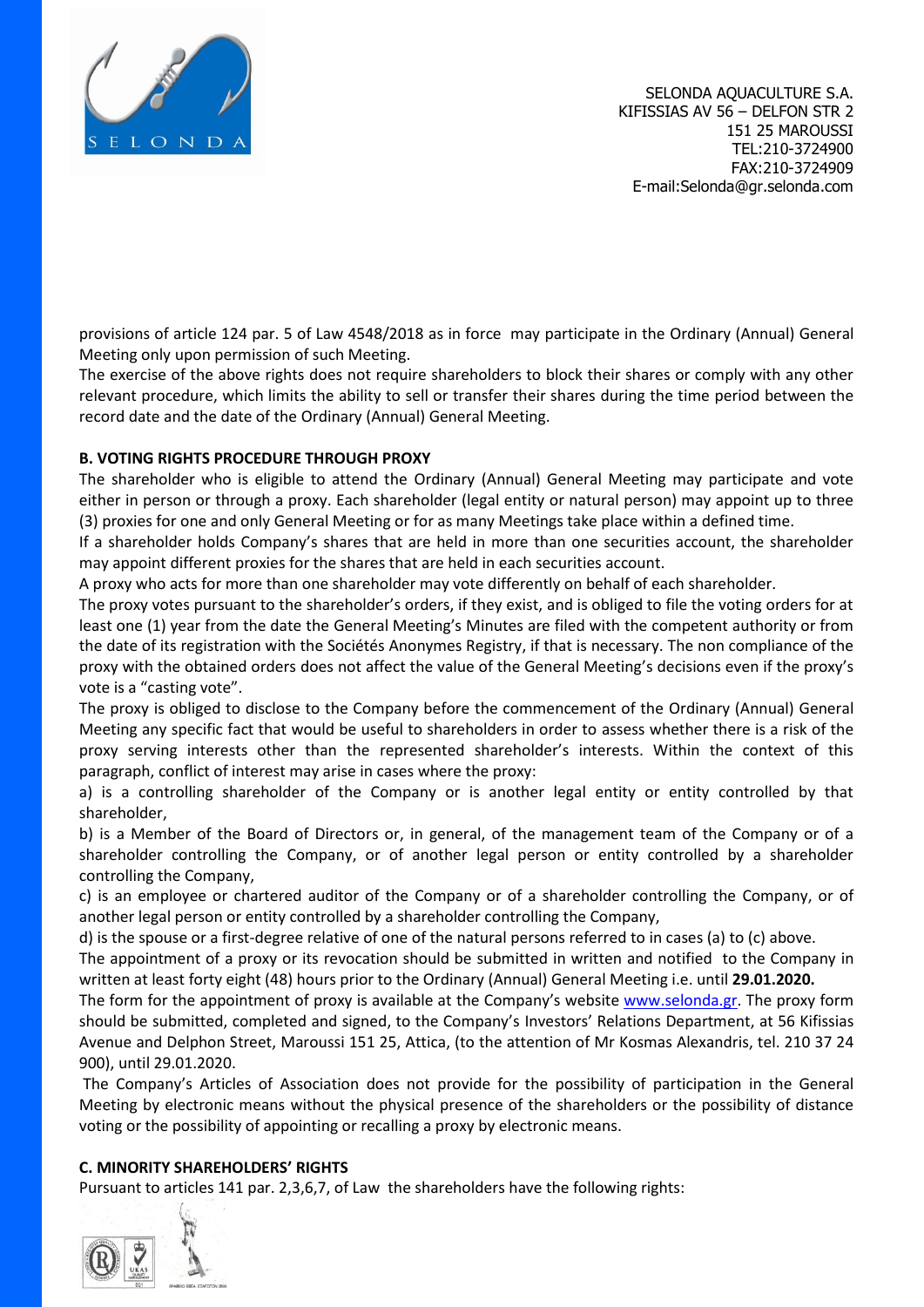

SELONDA AQUACULTURE S.A. KIFISSIAS AV 56 – DELFON STR 2 151 25 MAROUSSI TEL:210-3724900 FAX:210-3724909 E-mail:Selonda@gr.selonda.com

- (a) At the request of shareholders representing 1/20 of the paid-up share capital, the Board of Directors shall be obliged to include additional items to the agenda of the Ordinary (Annual) General Meeting, provided that the relevant request is received by the Board of Directors at least fifteen (15) days prior to the Ordinary (Annual) General Meeting. That request to have additional items included in the agenda shall be accompanied by reasons for such inclusion or a draft decision for approval by the General Meeting and the revised agenda shall be published in the same way as the previous agenda, thirteen (13) days before the date of the General Meeting and shall at the same time be made available to shareholders at the Company's website ([www.selonda.gr\)](http://www.selonda.gr/), along with the reasoning or draft decision submitted by the shareholders, according to the provisions of article 123 par. 4 of Law 4548/2018.
- (b) At the request of shareholders representing 1/20 of the paid-up share capital, at least six (6) days before the date of the General Meeting, the Board of Directors is obliged to provide shareholders, according to article 1123 par. 3 of Law 4548/2018, with drafts of decisions on the items, which have been included in the initial or revised agenda, if a request to that effect is received by the Board of Directors at least seven (7) days before the date of the General Meeting**.**
- (c) Following a request submitted by any shareholder to the Company within at least five (5) complete days prior to the General Meeting, the Board of Directors shall be obliged to provide the General Meeting with the requested specific information on the Company's business affairs, to the extent that this may be useful for the actual assessment of the items on the agenda. Moreover, at the request of shareholders representing at least 1/20 of the paid-up share capital, the Board of Directors obliged to announce to the General Meeting, the amounts, for the last two (2) years, that have been paid to every member of the Board of Directors or to the Company's Directors, as and every allowance to the above persons for any reason or by virtue of any agreement between the Company and these persons. The Board of Directors may refuse to provide the information requested for a compelling significant reason which is mentioned in the minutes. The Board of Directors may provide a single response to shareholders' requests with the same content. The obligation to provide information does not apply in the event that the information requested is already available at the Company's website, especially in the form of questions and answers.
- (d) At the request of shareholders representing 1/10 of the paid-up share capital, which shall be submitted to the Company at least five (5) complete days prior to the General Meeting, the Board of Directors shall be obliged to provide the General Meeting with information on the course of corporate affairs and the state of the Company's assets. The Board of Directors may refuse to provide the information requested for a compelling significant reason which is mentioned in the minutes.

Respective time-limits for the exercise of minority shareholder rights are also applicable in case of Iterative General Meetings.

In all the above cases where the respective rights are exercised, the applicant shareholders are obliged to prove their status as shareholders, as well as the number of shares they hold, at the time of the exercise of their right. The shareholder's status shall be certified by means of written certification from HELEX where the securities are held or the direct online connection between HELEX and the Company.

### **D. AVAILABLE DOCUMENTS AND INFORMATION**

The complete documents' text and the draft resolutions provided for in cases of article 123 par. 4 of Law 4548/2018 shall be also available in hard copy at the Company's Investor Relations' Department, at 56 Kifissias